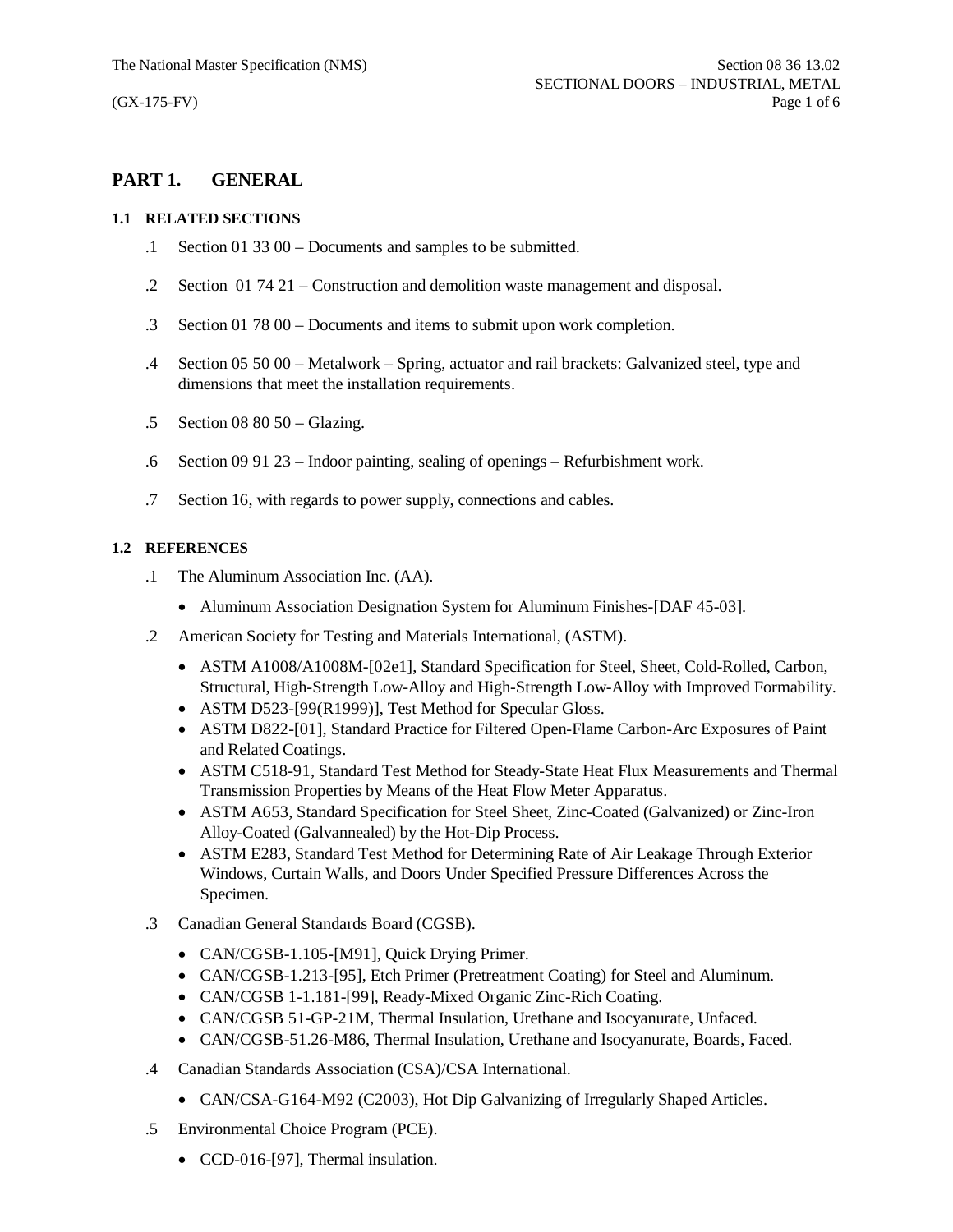- · CCD-047a-[98], Coatings, paints.
- · CCD-048-[95], Recycled water-borne surface coatings.

## **1.3 DESCRIPTION OF THE WORKS**

- .1 Design requirements
	- Exterior doors and associated rails shall be designed to withstand a wind load of 1 kPa, with a deflection in the horizontal plane that does not exceed 1/240 of the width of the door opening. They shall be designed to comply with industry standards (DASMA).
	- Sectional doors shall have a thermal resistance value (RSI) of 2.81, according to standard ASTM C-518-91.
	- The doors and associated rails shall be designed to withstand at least 1 000 operating cycles per year and shall have a global lifetime of 10 years.

## **1.4 DOCUMENTS/SAMPLES TO SUBMIT**

- .1 Specification sheets
	- · Submit the products' specification sheets and the manufacturer's data and documentation in accordance with Section 01 33 00.
- .2 Shop drawings
	- Submit the required shop drawings in accordance with Section 01 33 00 Documents and samples to be submitted.
	- · Shop drawings shall indicate: the door type, dimensions and service specifications; the materials; the type of operating mechanism; the location and details of the glazing; the details of hardware and accessories; and the required clearances and electrical connections.
- .3 Submit the installation instructions provided by the manufacturer.

## **1.5 DOCUMENTS/ITEMS TO SUBMIT UPON WORK COMPLETION**

.1 Provide the instructions required for the operation and maintenance of overhead doors and their hardware parts, and include them into the manual specified in Section 01 78 00 – Documents and items to submit upon work completion.

#### **1.6 QUALITY ASSURANCE**

- .1 Test reports: Submit test reports certifying that the products, materials and equipment comply with the physical characteristics and performance criteria laid down in the provisions.
- .2 The manufacturer shall have an established program of quality control such as ISO-9001:2008.
- .3 The installation work shall be carried out by a company with recognized experience in the specified type of product.

## **1.7 WASTE MANAGEMENT AND DISPOSAL**

- .1 Separate and recycle waste materials in accordance with Section 01 74 21 Construction and demolition waste management and disposal, as well as the requirements laid out in the waste reduction plan.
- .2 Remove all packaging materials from site and route them to appropriate recycling facilities.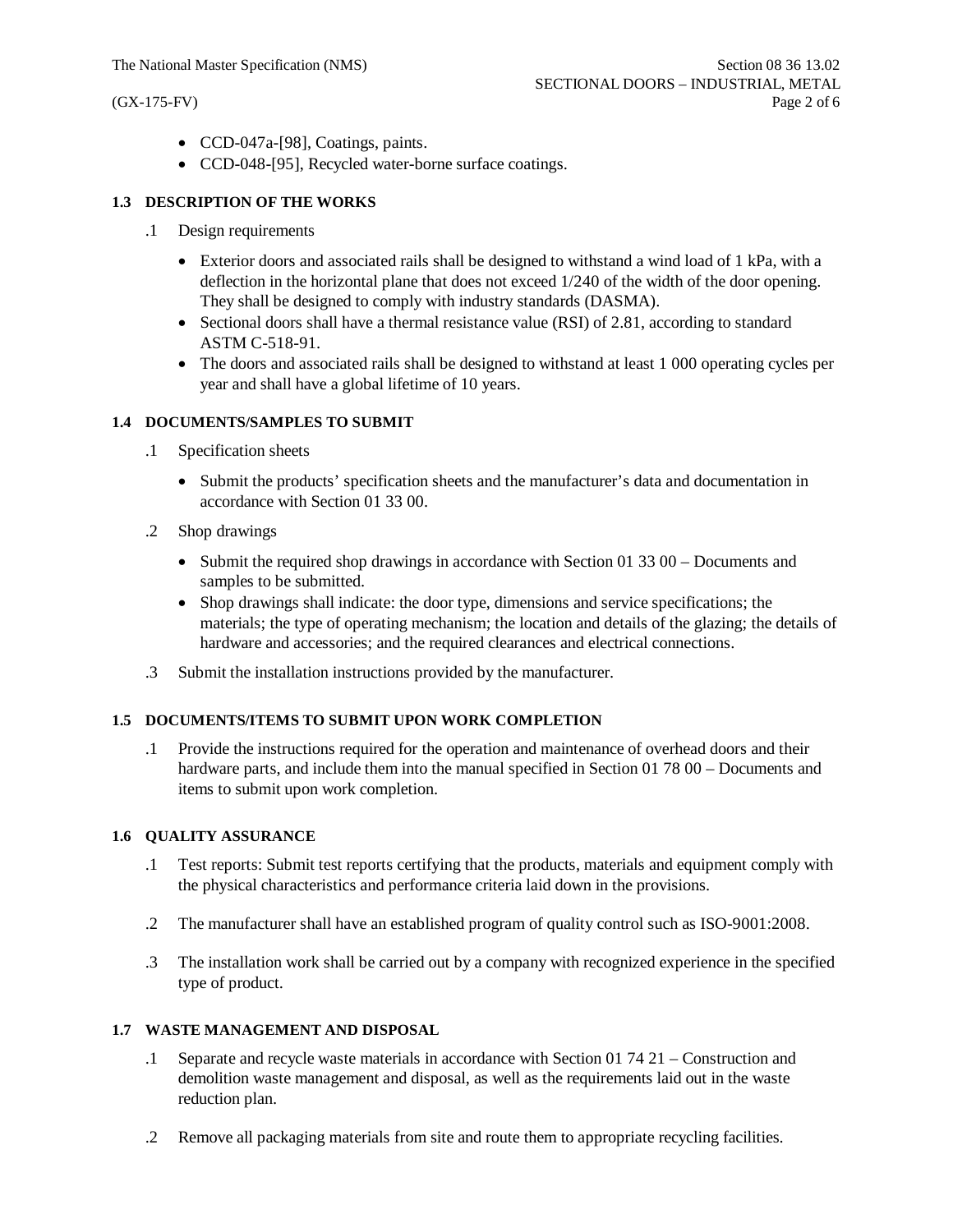- .3 Place corrugated cardboard, polystyrene and plastic packaging materials in the appropriate on-site recycling bins in accordance with the waste management program in effect on the site.
- .4 Route unused metal wiring and items to a metal recycling facility approved by professionals.
- .5 Route unused paint products to an authorized collection site for hazardous materials approved by professionals.
- .6 It is prohibited to dump unused paint products in the sewer, in a stream, in a lake, on the ground or any other place where it might pose a risk to health or the environment.
- .7 Unused or damaged glazing materials are not recyclable and are excluded from municipal recycling programs.

## **1.8 MAINTENANCE**

- .1 Replacement equipment and materials
	- Provide the required spare parts in accordance with Section 01 78 00 Documents and items to submit upon work completion.
	- Provide the following spare parts for up-and-over sectional doors:
		- .1 Panels;
		- .2 Rollers;
		- .3 Weatherstripping;
		- .4 Springs.
	- Store the equipment at the specified location. Identify each item by associating it with the relevant door.

# **PART 2. PRODUCTS**

#### **2.1 MATERIALS AND EQUIPMENT**

- .1 Aluminium plate: Commercial grade, 3105 H16, surface-mounted, with woodgrain finish.
- .2 Aluminum profiles: AA6063-T5 alloy of the Aluminum Association.
- .3 Glazing: Complying with design requirements.

## **2.2 DOORS**

- .1 The doors shall be the GX-175-FV model, as manufactured by Portes Garex.
- .2 Glazed panels: 3 mm double-glazed sealed units mounted on a stainless steel spacer. Glazing shall be inserted into a 1.73 mm thick tubular aluminum profile, which shall be white, black or naturally coloured anodized aluminum.
- .3 Kicks proof panels; made of two (2) rolled sheet steel by adhesive on plywood against white, black or natural anodized. The panel is fixed to the assembly of aluminum sections with PVC moldings.
- .4 Assembly of the various parts: Arc or spot welding, riveting, or by means of adhesive and screws.
- .5 Primer paint: Doors shall be manufactured from prepainted steel parts.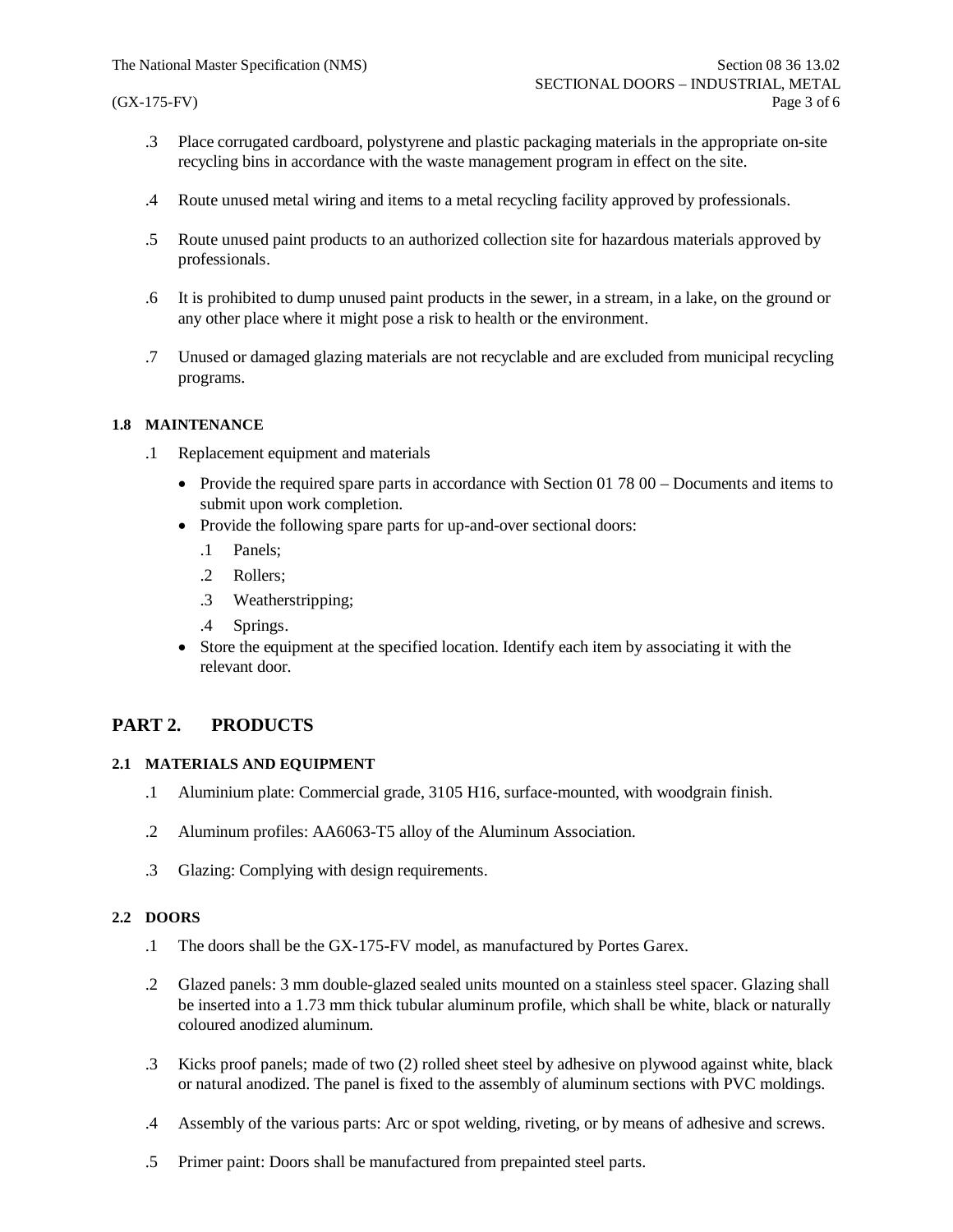## **2.3 PREFINISHED STEEL PLATE**

- .1 Prefinished steel plate, factory-coated with a layer of polyester.
	- · Colour: Selected among the manufacturer's standard colours.
	- Specular gloss: 30 units minimum, with a tolerance of  $\pm$  5 units, according to the standard A-653, CS type B.
	- Thickness of the paint layer: At least 20 micrometres.
	- Resistance to weathering: 10 years.

# **2.4 WEATHERSTRIPPING**

- · **PVC** weatherstripping, full width at the top and bottom of each section to ensure thermal breakage and airtightness according to standard ASTM E-283.
- · U-shaped extruded neoprene weatherstripping, full width, to install at the bottom of the doors in a **PVC or aluminum** extrusion.
- · 65 mm flexible weatherstripping installed on top of the upper panel using a **PVC or aluminum** moulding.
- · Extruded weatherstripping made of **PVC, commercial aluminum or aluminum screw cover** and high-quality vinyl for intense cold, to install on the side and top bars of the door frames, in accordance with the manufacturer's specifications. The weatherstripping colour shall be selected from the manufacturer's standard colours

# **2.5 TYPE OF DOOR OPERATION**

- .1 Doors shall be equipped with the following accessories depending on the type of door operation.
	- · Manual operation: Two handles installed inside.
	- · Mechanical operation: **chain pick, chain hoist.**

## **2.6 INDUSTRIAL HARDWARE**

- .1 Guiding rails: **Standard configuration, for door opening with low headroom, elevation, vertical or roof pitch**, 75 mm in width, galvanized steel at least 2.75 mm (12 gauge) thick, bare metal.
- .2 Guiding rail brackets: Continuous or galvanized steel angle, 2.75 mm (12 gauge) thick, bare metal.
- .3 Balancing springs: 10 000-cycle oil-tempered heavy duty torsion springs, fitted with brackets in accordance with the manufacturer's specifications.
	- · Cable drum: 133 mm minimum, die-cast aluminum.
	- · Shaft: Diameter of **25,3 or 32 mm,** galvanized steel.
- .4 Top roller holders: Galvanized steel, 3.13 mm thick, adjustable.
- .5 Rollers: Hardened steel, oil lubricated, free lateral movement, ball bearing, 75 mm diameter, solid steel bandage.
- .6 Hinges: Heavy duty, single or double, galvanized steel, 3.13 mm in accordance with the manufacturer's specification.
- .7 Cable: Aircraft cable, galvanized steel, 4 mm diameter minimum, in accordance with the manufacturer's specifications.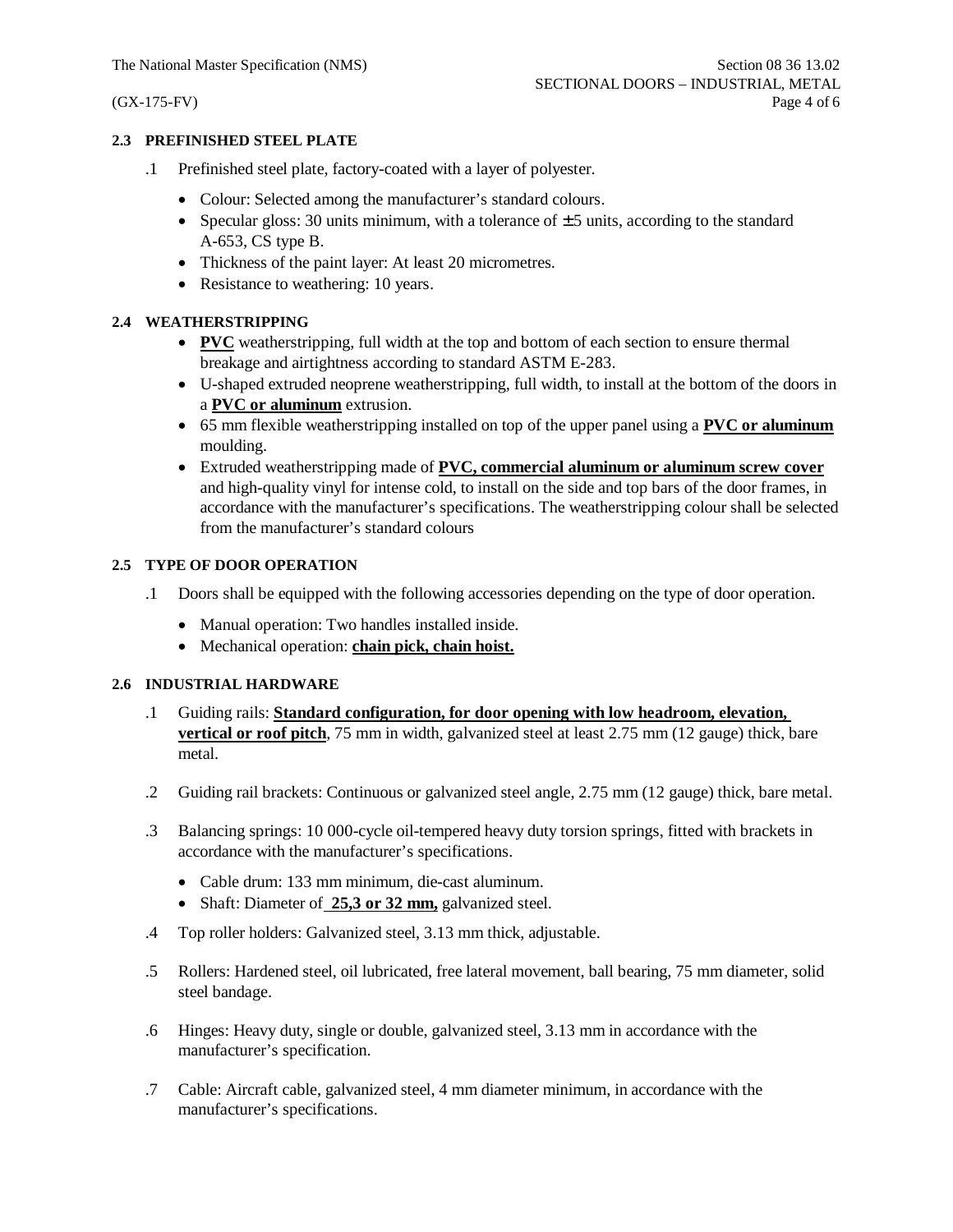- .8 Reinforcements: Doors 3708 mm and over shall be provided with horizontal reinforcement bars. The type of reinforcement bar will depend on the door's width. Consult the engineering department in order to comply with deflection standards.
- .9 Precision bearing: High-quality ball bearing for doors over 300 kg.
- .10 Pusher springs.
- .11 Rail guards: Height of 1524 mm, shaped steel plate approximately 5 mm thick.
- .12 Safety device that immobilizes door upon detection of a cable break when closing the door; maximum load of 450 kg.
- .13 Steel caps, 20 gauge, 1.06 mm.

## **2.7 ELECTRIC DOOR OPENERS**

- .1 Electric door openers: With driving shaft, **central or side** mounting.
- .2 Electric motors, control devices, remote control stations with push buttons, relays and other electrical devices: CSA-approved, in a CSA-type enclosure.
- .3 Electrical power supply: **120, 240, 600 V, 1,3 phase,** 60Hz.
	- Motor:  $\frac{1}{2}$ ,  $\frac{3}{4}$ , 1 hp.
- .4 Control devices comprising a built-in motor reversing switch, a thermal protection device against overloads, and a push button, as appropriate.
- .5 Tensioning bar between the door shaft and the actuator.
- .6 Control devices:
	- Remote control stations with push buttons: Surface-mounted, with push buttons identified as OPEN-STOP-CLOSE.
	- Key switch installed on push button.
	- Photoelectric cell.
	- Auto-close timer.
	- Remote transmitter.
	- · Safety switch: Set of contactors hidden in a rubber safety edge at the bottom of the doors and along the full width of the doors. When an obstacle is detected, this device stops the closing of the door and command its immediate reopening.
- .7 Manual operation of doors equipped with a door opener with a driving shaft
	- · A device, operated from the ground, shall allow for the disengagement of the opener's driving shaft and the manual operation of the door in case of failure of the power supply.
	- The door opener shall include the following:
		- .1 A lock switch that cuts the power supply as long as the door opener is in manual operation mode.
- .8 Manual operation of doors equipped with a central door opener
	- The door opener must be connected to the door via a device that allows for quick uncoupling in case of failure of the power supply.